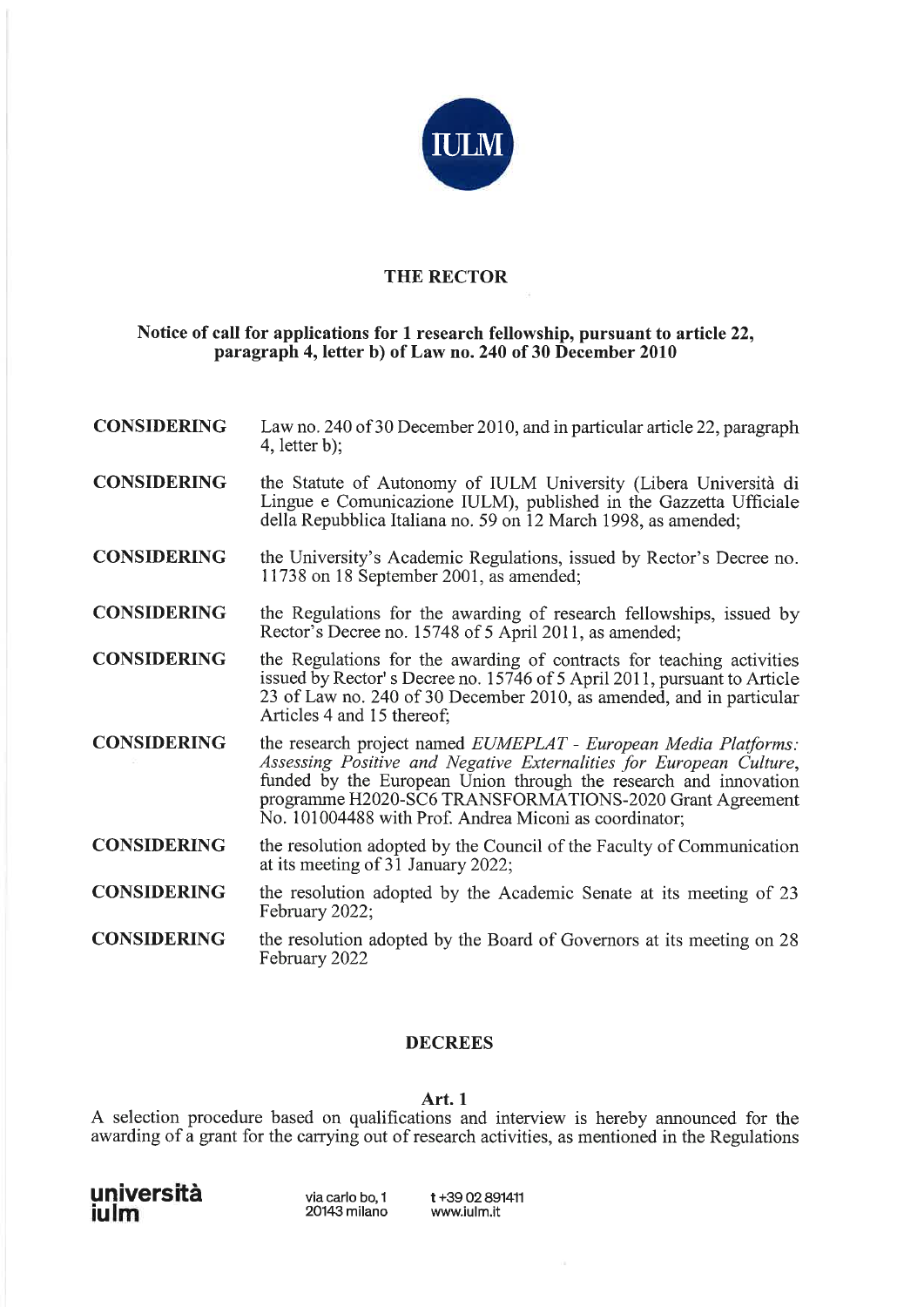

referred to in the introduction, for one year as follows:

| <b>Research Project</b>                                | <b>SC</b><br><b>SSD</b> | Coordinator in<br>charge of<br>Project | <b>Faculty</b>              | <b>Gross yearly</b><br>payment |
|--------------------------------------------------------|-------------------------|----------------------------------------|-----------------------------|--------------------------------|
| Power and counter-<br>power in the platform<br>society | 14/C2<br><b>SPS/08</b>  | Prof. Andrea<br><b>MICONI</b>          | Faculty of<br>Communication | $\in 20,000.00$                |

# Relevant areas of research include:

- a) the role of the agency in defining the media system;
- b) social movements and alternative media in the Europe of today;
- c) audience as a form of agency:
- d) power and counter-power in the network society and the platform society;
- e) critical theory of the Internet;
- algorithm and free choice in the digital ecosystem.  $\mathsf{f}$

## Art. 2 – Admission requirements

Pursuant to article 5 of the "Regulations for the awarding of research fellowships" referred to in the preamble, the following may participate in the selection process:

- a) scholars in possession of a university degree obtained under the old university system, a specialised degree or a master's degree, in possession of a suitable and documented professional scientific curriculum in the research area related to the research project that is the object of the call;
- b) Italian and foreign citizens in possession of a PhD qualification, which shall be considered a preferential qualification;
- c) The project and the interview will be carried out in English.

## Art. 3 – Evaluation procedures

The selection is carried out through the evaluation of the scientific and professional qualifications possessed by the candidates, integrated by an interview aimed at ascertaining the candidate's aptitude for the research activities envisaged by the project, awarding up to 75 points for qualifications and up to 24 points for the interview.

Candidates scoring less than 55 points for qualifications or less than 15 points for the interview will be considered ineligible. Reasons for exclusion must be given in the report on the selection procedure.

I colloqui si svolgono presso la sede della Libera Università di Lingue e Comunicazione IULM, Via Carlo Bo,  $1 - 20143$  Milano.

università iulm

via carlo bo, 1 20143 milano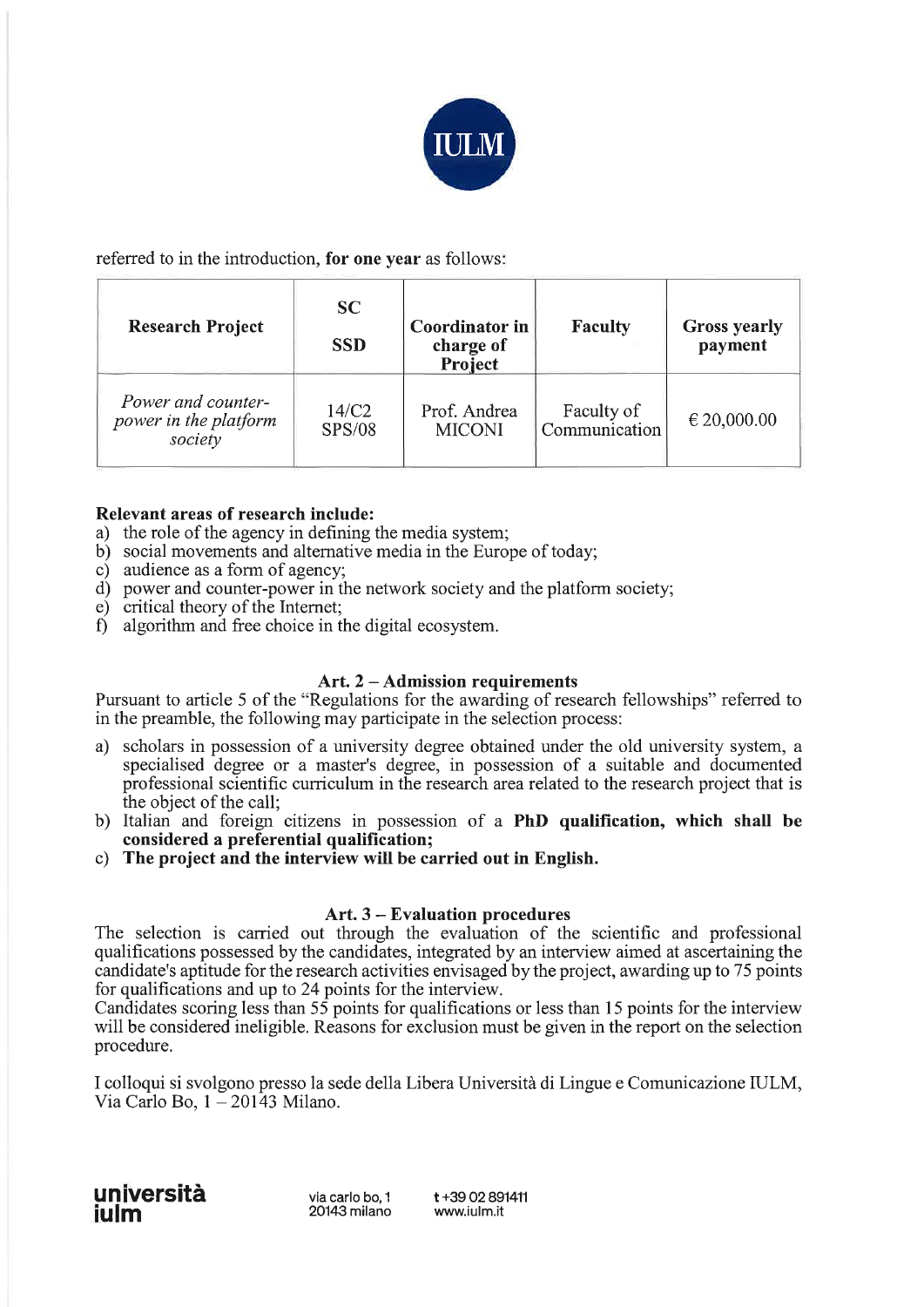

La discussione è pubblica e i candidati possono assistere per tutta la sua durata. Chi fosse interessato ad assistere in qualità di soggetto diverso dai candidati può inviare apposita richiesta all'Ufficio Affari Istituzionali: affari.generali@ulm.it precisando il proprio nome, cognome, indirizzo mail e riferimento dell'assegno di ricerca.

Nel caso di impossibilità a recarsi in sede, il candidato potrà presentare motivata richiesta al Rettore di svolgere il colloquio in modalità telematica.

The interviews telematici (previa autorizzazione del Rettore) will be conducted online, using the Microsoft TEAMS platform, with the IT support of the University and with procedures that guarantee the identification of the candidates, fairness of treatment and the transparency of the session.

To this end, the candidate must provide a personal e-mail address which the Selection Committee will use for the video call.

The candidate must be available on the day and at the time specified in the invitation to the interview.

For identification purposes each candidate must, before the interview begins, identify themselves by producing the same identity document as the one of which they have already forwarded a copy as an attachment to their application. Failure to do so will result in their exclusion from the selection procedure.

Candidates may be excluded if they have not provided their personal email address, if they are unable to connect, if they cannot be contacted on the day or at the time agreed, or if they fail to produce a valid identity document. The University accepts no responsibility if technical reasons prevent the smooth running of the interview.

For those interested in attending as parties other than the candidates, the transparency of the session is guaranteed. The date and time of the interviews and the procedure for admission to the interviews will be published on the University website.

No audio and/or video recordings may be made during the session, nor will it be possible to record the interviews.

At the end of the interviews, the Selection Committee shall formulate a collegial judgement for each candidate and draw up, for each project, a merit ranking list based on the sum of the points awarded to each candidate, thereby designating the winner.

The Decree appointing the Selection Committee and the Rectoral Decree approving the acts are published on the University website.

## Art. 4 – Duration of the fellowship

The duration of the fellowship is one year.

The total duration of the contract, including any renewals, cannot, in any case, exceed four years, including contracts for fellowships concluded with different universities, even for noncontinuous periods.

For the purposes of the duration of the aforementioned contracts, periods spent on maternity leave or leave for health reasons are not taken into account, in accordance with current

università <u>iulm</u>

via carlo bo. 1 20143 milano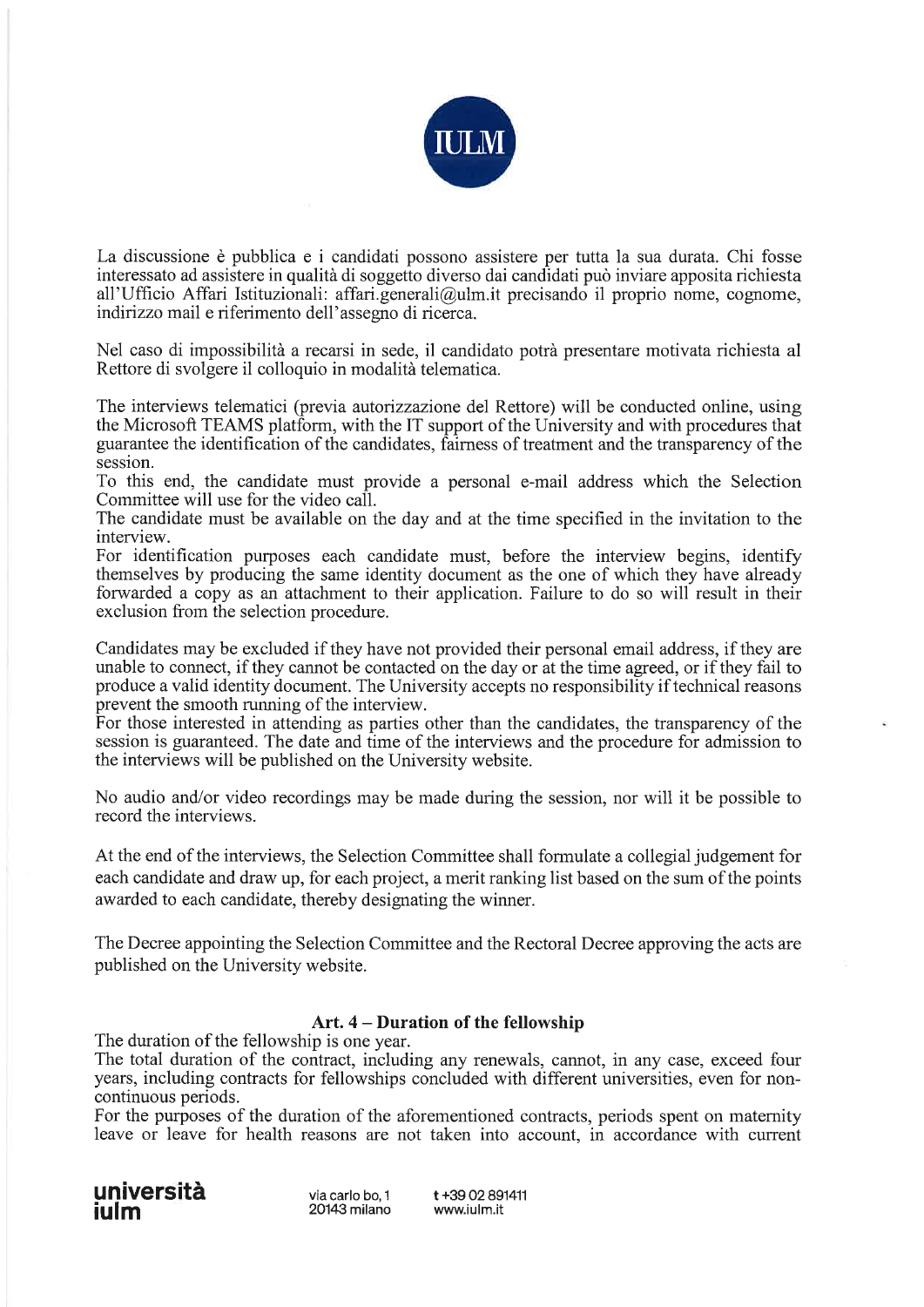

legislation.

For the purposes of determining the beginning and end of the period of the agreement, the date on which the contract is signed shall be considered. As far as accident and civil liability risks are concerned, the University shall provide insurance coverage.

Art.  $5 -$  Amount of the fellowship  $-$  Taxation, social security and insurance The gross annual payment fixed by this call for applications is net of the costs borne by the University. The aforementioned amount is paid in monthly instalments.

The following shall apply to the research fellowship referred to in these Regulations:

- a) with regard to taxation, the provisions of article 4 of Law no. 476 of 13 August 1984 and subsequent amendments and additions;
- b) with regard to social security, the provisions of article 2 paragraphs 26 et seq. of Law no.  $335$  of  $\overline{8}$  August 1995 and subsequent amendments and additions.
- c) with regard to sick leave, the provisions of article 1, paragraph 788 of Law 296 of 27 December 2006 and subsequent amendments;
- d) with regard to compulsory maternity leave, the provisions of the Decree of the Minister of Labour and Social Security of 12 July 2007, published in the Gazzetta Ufficiale no. 247 of 23 October 2007. During the period of compulsory maternity leave, the allowance paid by INPS pursuant to article 5 of the aforementioned Decree of 12 July 2007, shall be supplemented by the University up to the full amount of the research fellowship.

The University provides insurance coverage for accidents and third-party liability in the fulfilment of the research programme.

#### Art.  $6$  – Incompatibility – Non-cumulation – Suspension of activity

The fellowship is not compatible with enrolment in a degree course, master's degree, specialisation school or PhD course with a scholarship in Italy or abroad, and entails unpaid leave of absence for employees working for public administration bodies.

Research fellowships cannot be awarded to personnel employed by the bodies referred to in article 22, paragraph 1 of Law no. 240 of 30 December 2010 and, similarly, to University employees holding private law contracts, including part-time and fixed-term contracts.

Research fellowships cannot be awarded to those who, in accordance with articles 4 and 15 of the Regulations for the awarding of contracts for teaching activities, cited in the preamble, hold contracts for official or supplementary courses at Italian universities.

Those who have a degree of kinship or affinity, up to the fourth degree inclusive, with a professor belonging to the University, or with the Rector, the Director General or a member of the Board of Governors, are not eligible to receive a grant.

The acceptance or continued holding of paid positions by the Fellow (other than employment with public administrations, for which unpaid leave is compulsory) is subject to the prior authorisation of the Academic Senate, after consultation with the head of the research project, who shall declare its compatibility with the carrying out of activities related to the fellowship. The fellowship may not be cumulated with scholarships of any kind, except those granted by national or foreign institutions to supplement the research activities of the holder of the fellowship through stays abroad.

The research work and the fellowship may be suspended for compulsory maternity leave,

università iulm

via carlo bo, 1 20143 milano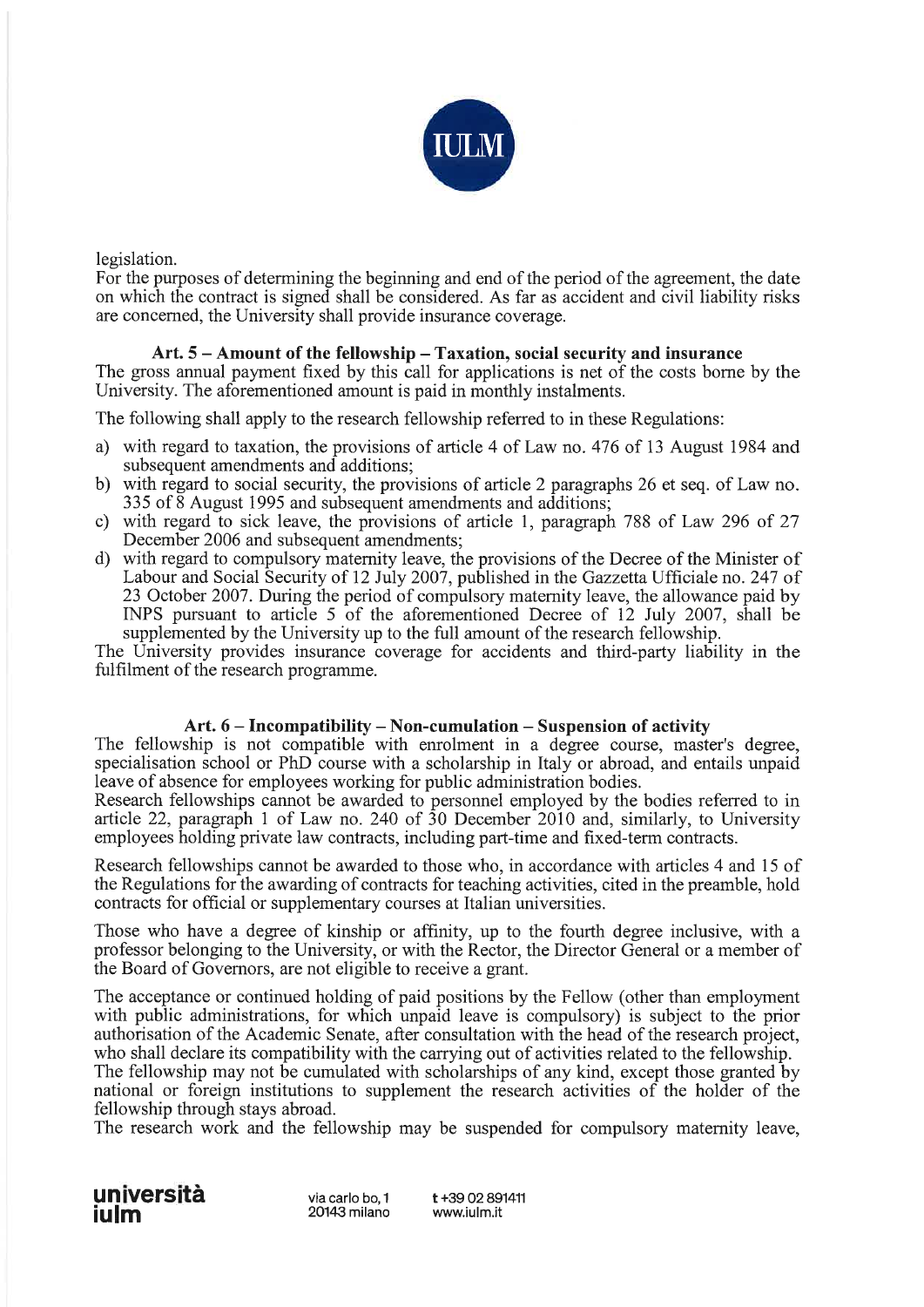

parental leave and serious illness. A total period of justified absence of less than thirty days in any one year shall not constitute a suspension and, consequently, shall not be required to be made up.

### Art.  $7 -$ Contract – Content

The University shall stipulate a contract with the successful candidate, whereby the terms and conditions of the research work and of the fellowship shall be defined.

In particular, the duties of the holders of the fellowships referred to in these Regulations are defined by the research project and specified in the individual contract.

This contract does not in any way constitute a full employment contract and does not give rise to any right of access to University posts.

The activity of the research fellow shall be carried out autonomously and without predefined working hours, solely within the limits of the research programme and the indications provided by the Coordinator responsible for the research, who shall act as tutor.

### Art.  $8$  – Application to participate in the selection process

The application to take part in the public selection process, as well as the qualifications, documents and publications considered relevant to the process must be submitted online using the dedicated application at: https://pica.cineca.it/julm/ **Failure to do so will lead to exclusion** from the selection process.

The PC app will necessarily require a personal e-mail address in order to allow self-registration in the system. The applicant must enter all the data required to produce the application and attach the documents in electronic PDF format.

The application form must be completed in all its parts as indicated in the online procedures and must include the following (failure to do so will lead to exclusion from the selection process):

- academic qualification as required under article 2 of the call for applications;
- $\blacktriangleright$ similar academic qualification obtained abroad, not yet recognised as equivalent, for which equivalence is requested. The foreign qualification may be declared admissible by the Selection Committee for the sole purpose of admission to the selection process. Successful candidates who have obtained their qualification in a country outside the European Union must provide an official translation with a declaration of the validity of the foreign qualification by the competent Italian diplomatic or consular representation of their home country, in accordance with current legislation, within 30 days of the Decree approving the documents. The right to stipulate the contract will be forfeited if the documents are not received by this deadline;
- $\blacktriangleright$ detailed curriculum vitae, duly signed by the candidate, concerning academic and professional scientific work. The curriculum is valid as self-certification in accordance with Articles 46 and 47 of Presidential Decree 445/2000 regarding the possession of the qualifications listed therein;
- project relating to the specific research programme described in the call for applications;
- $\blacktriangleright$ list of scientific publications;
- $\triangleright$  any other qualifications that the candidate deems appropriate to present;
- $\triangleright$  identity card or passport and tax code.

università iulm

via carlo bo, 1 20143 milano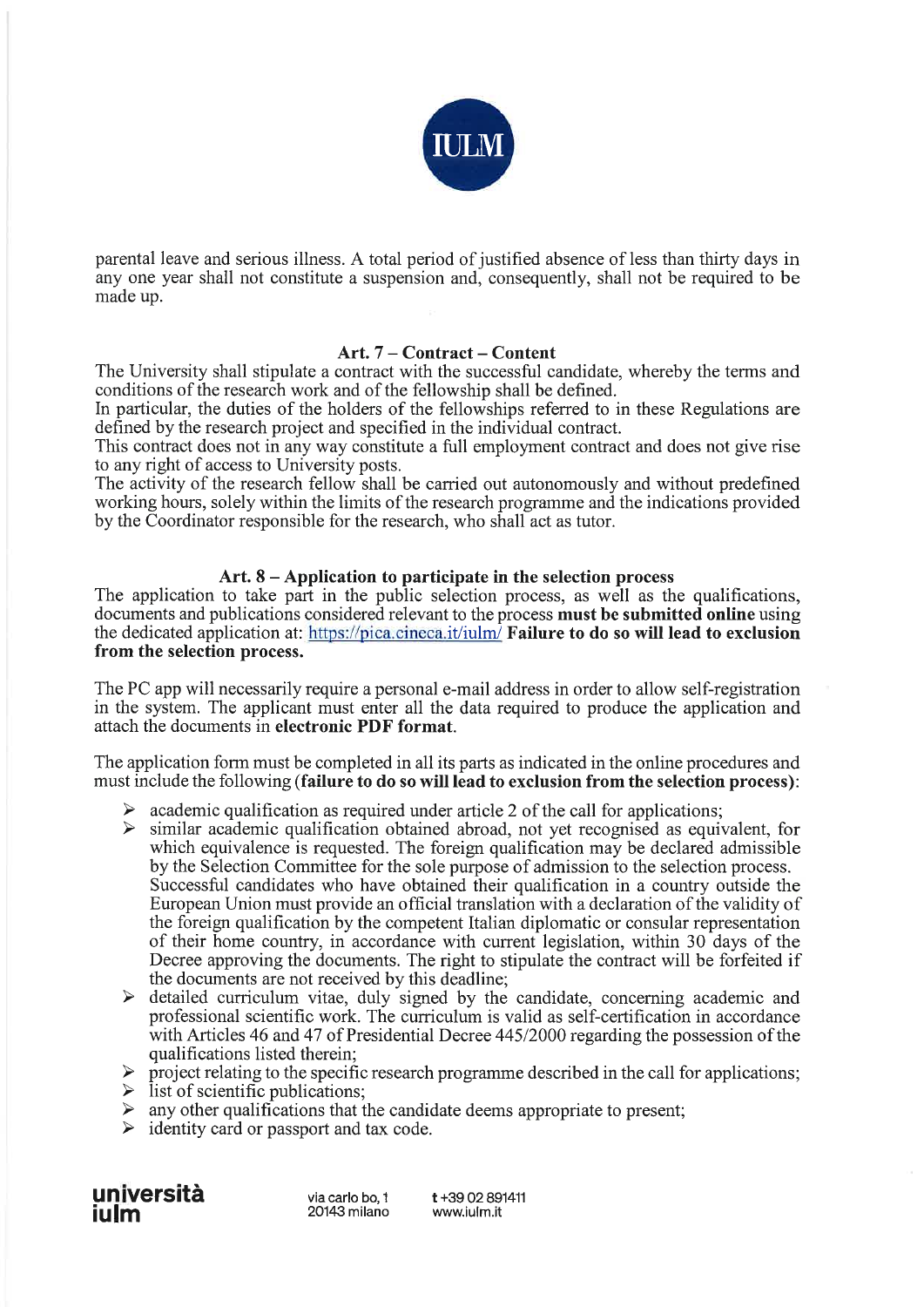

### **No other form of submission of applications or documents required for participation in the procedure will be accepted.**

Prior to the deadline for submission, the system allows the application to be saved in draft form. The date of online submission of the application for participation in the procedure is certified by the information system by means of a receipt which will be automatically sent by e-mail.

#### **Once the deadline for submission has passed, the system will no longer allow you to access or submit the electronic form.**

Each application will be assigned an identification number which, together with the competition code indicated in the online application, must be specified for any subsequent communication. The application must be completed and sent electronically no later than **5 p.m. on 20 May 2022.** 

Submission of the application must be completed as follows:

- **by digital signature,** using smart cards, USB tokens or remote signatures, which allow the holder to sign generic documents using PC-based signature software or a web portal for Remote Signatures, made available by the Certification Authority. Whoever has a smart card or a Digital Signature USB token can check its compatibility with the Digital Signature system integrated in the server system. If the result is positive, the owner will be able to sign the application directly on the server (e.g. ConFirma);
- **those who do not have compatible digital signature devices and owners of Remote Digital Signatures** who have access to a portal for signing generic documents, will have to save on their PC the PDF file generated by the system and, without modifying it in any way, digitally sign it in CAdES format: a file will be generated with a .p7m extension that must be uploaded again to the system. Any change made to the file before the Digital Signature is affixed will prevent the automatic verification of correspondence between the content of the document and the original, and this will result in the exclusion of the application;
- **if one of the above options cannot be used,** the candidate must save the PDF file generated by the system on their PC and, without modifying it in any way, print it out and sign it in full on the last page of the printout. This complete document must be scanned in PDF format and the resulting file uploaded to the system.

In accordance with the regulations on self-certification, the University will verify the truthfulness of the self-certification and declarations, pursuant to Consolidated Act (T.U.) 445/2000. Candidates will be called for interview in a subsequent communication.

Candidates with disabilities, duly self-certified, must specify the aid required for carrying out the selection tests, as well as the possible need for additional time (article 20 of Law 104 of 5 February 1992) by contacting the Institutional Affairs Office at the following e-mail address: affari.generali@iulm.it – tel. 02891412844.

#### **Art. 9 - Referral**

For all matters not expressly provided for in this call for applications, reference shall be made to the Regulations cited in the preamble to this Decree and the provisions of current legislation shall apply.

## **Art. 10 – Processing of personal data**

In compliance with the provisions of article 13 of Regulation (EU) 2016/679 (GDPR) we

# università iulm

via carlo bo.1 20143 milano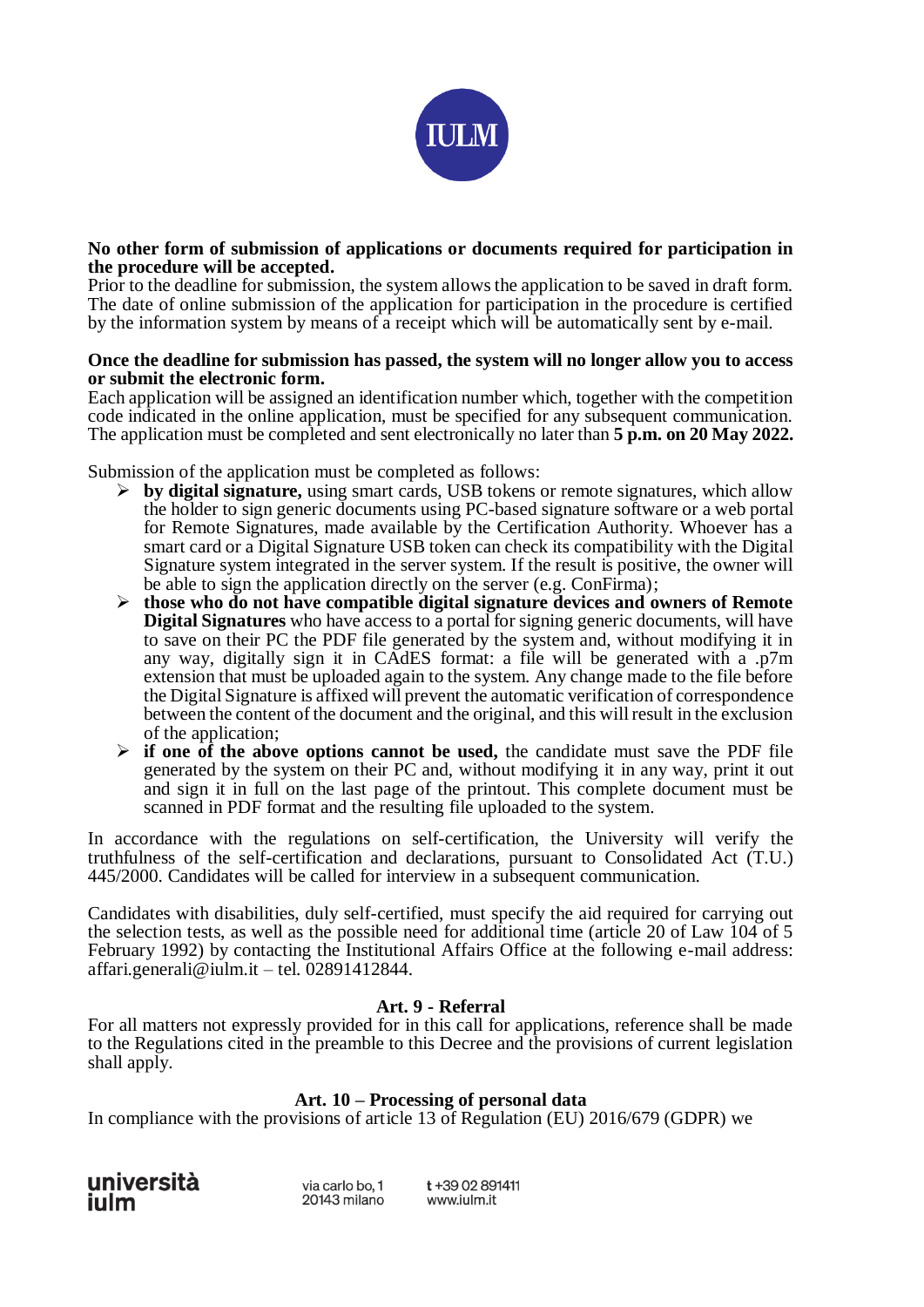

provide below the required information regarding the processing of the personal data provided.

## **10.1. DATA PROCESSORS**

The **Data Controller** is the Libera Università di Lingue e Comunicazione IULM, located in Milan, Via Carlo Bo, 1, represented by its pro-tempore legal representative.

In compliance with articles 37-39 of Regulation (EU) 2016/679, the University has appointed a **Data Protection Officer** (DPO), who can be contacted at the following e-mail address: dpo.iulm@dpoprofessionalservice.it

## **10.2. DATA PROCESSED**

In order to allow the interview to take place in online streaming mode, in addition to personal data and contact details, the candidate's image and voice will also be processed using their webcam. The image and voice will not be recorded or broadcast in any way. The candidate will be asked to show their identity document in streaming for the sole purpose of allowing the University to recognise them.

In specific situations, particular categories of data may be collected and processed, at the request of the data subject and for the purposes of the selection procedure:

- *iudicial* data  $\bullet$
- health status

These data are provided voluntarily and exclusively to allow the University to exercise its public functions in protecting the interests of the candidate or in the provision of services requested by the data subject for the purposes of the selection procedure. For this reason, in accordance with article 9, paragraph 2 of Regulation (EU) 2016/679, consent to processing is not required.

## 10.3. PURPOSES OF PROCESSING AND LAWFUL BASIS

The personal data provided will be processed in accordance with the conditions for lawful processing set out in article 6, paragraph 1, letters b), c) and e) of Regulation (EU) 2016/679 for the following purposes:

- interview carried out online;  $\bullet$
- recognition of candidate:  $\bullet$
- checking that the requirements for participation in the selection procedure are met and  $\bullet$ that there are no grounds for exclusion from participation;
- management of the selection procedure in all its phases, including publication of the  $\bullet$ results and rankings and the possible subsequent working relationship.

# 10.4. RECIPIENTS OR CATEGORIES OF RECIPIENTS OF DATA

Personal data will be communicated to the following recipients:

Microsoft Corporation, autonomous data controller, which will provide the Teams platform in order to allow the connection between the candidate and the University (information available at the link:

https://privacy.microsoft.com/it-IT/privacystatement#mainnoticetoendusersmodule).

The data may also be communicated to the following recipients:

- authorised persons within the organisation of the Data Controller.  $\bullet$
- members of the Selection Committees;  $\bullet$
- MUR, within the context of compulsory communications for teaching staff and the  $\bullet$ researcher who wins the fellowship;

università **julm** 

via carlo bo.1 20143 milano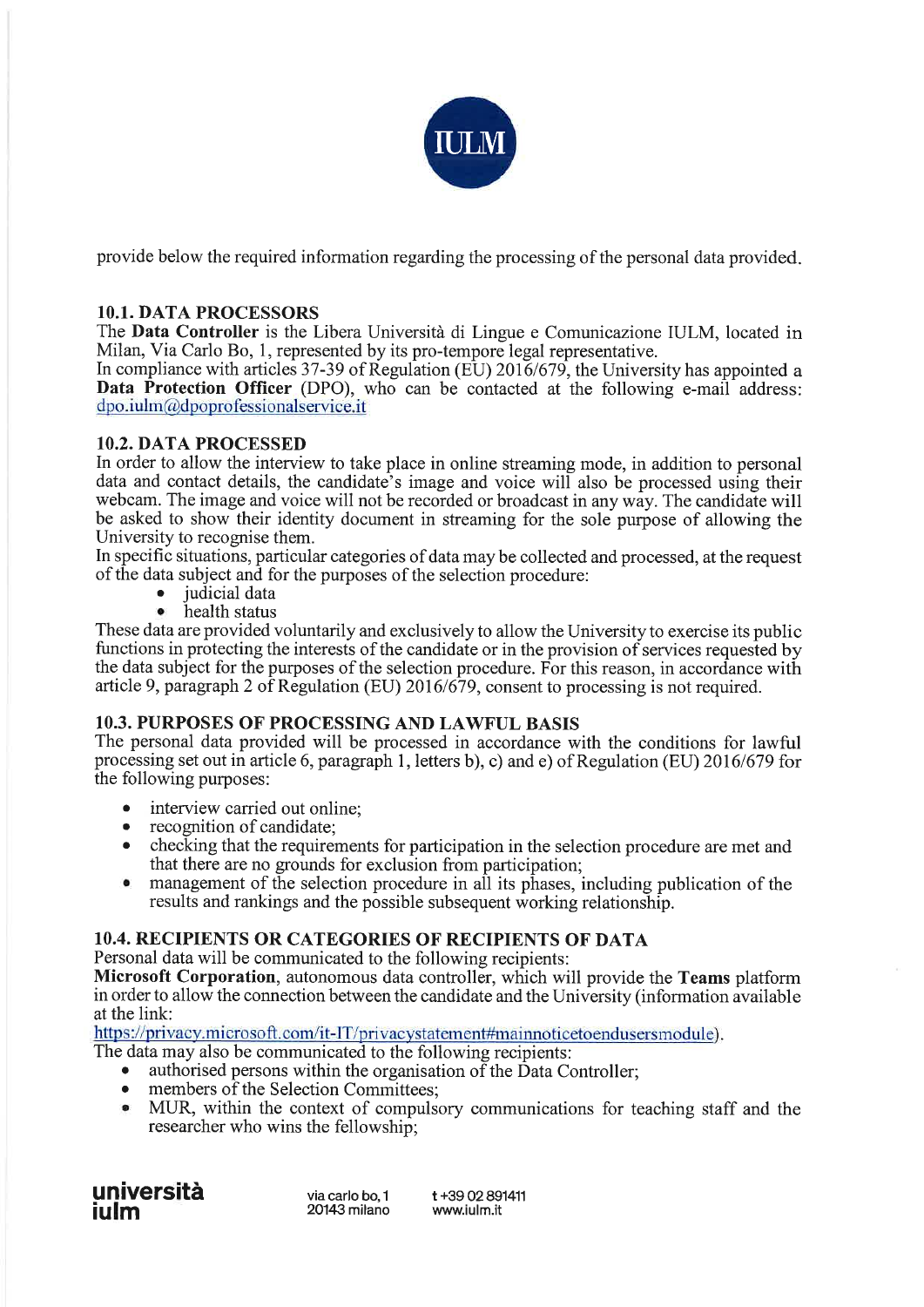

- certifying authorities for the purposes of checking the declarations made in accordance with Presidential Decree 445/2000:
- competent authorities for the fulfilment of legal obligations, upon request;
- persons carrying out maintenance on the IT system.

The parties belonging to the above categories act as di persons authorized to process data, in accordance with article 29 of Regulation (EU)  $2016/\overline{679}$ , data processors, or who operate completely independently as separate data controllers.

The list of designated data processors is constantly updated and available at the offices of the Libera Università di Lingue e Comunicazione IULM.

### 10.5. DATA TRANSFER TO THIRD COUNTRIES AND/OR INTERNATIONAL **ORGANIZATIONS**

The personal data will not be transferred abroad within or outside the European Union.

## **10.6. PERIOD OF DATA STORAGE AND CRITERIA**

The processing will be carried out in automated and manual form, with methods and tools designed to ensure maximum security and confidentiality, by persons specifically appointed for this purpose.

Since the test will take place in streaming mode, the images and voice of the candidates will not be recorded in any way, nor stored by the University and will not be disseminated in any way. Personal data relating to personal details and data relating to rankings or reports will be stored indefinitely, also for historical interest, in accordance with the archiving obligations imposed by current legislation (Presidential Decree no. 445/2000, Prime Ministerial Decree of 3 December 2013).

The acts containing the results and the rankings will be published on the University portal, pursuant to article  $\bar{8}$  of Legislative Decree 33/2013, for a maximum period of 5 years.

## **10.7. NATURE OF THE CONFERMENT AND REFUSAL**

The provision of your personal data for the purposes referred to in point 3 of this policy is necessary to manage the activities described above in connection with the selection process. Failure to provide personal data will make it impossible to manage all the activities described in point 10.3.

## **10.8. RIGHTS OF DATA SUBJECTS**

You may exercise your rights in accordance with the provisions set out in articles 15, 16, 17, 18, 19, 20, 21, of Regulation (EU) 2016/679 by contacting the Data Controller or the Data Protection Officer by writing to privacy@iulm.it.

You therefore have the right at any time to ask the Data Controller for access to your personal data; the rectification or deletion of your data, except for those that must be compulsorily kept by the University; the purpose limitation of your data, where one of the cases provided for in article 18 of Regulation (EU) 2016/679 applies. You also have the the right to object, at any time, to the processing of your data, as well as the portability of your data.

Without prejudice to any other administrative and jurisdictional appeal, if you consider that the processing of your personal data violates the provisions of Regulation (EU) 2016/679, pursuant to article 15 letter f) and article 77 of the aforementioned Regulation (EU) 2016/679, you have the right to make a complaint to the Guarantor for the protection of personal data.

università iulm

via carlo bo, 1 20143 milano